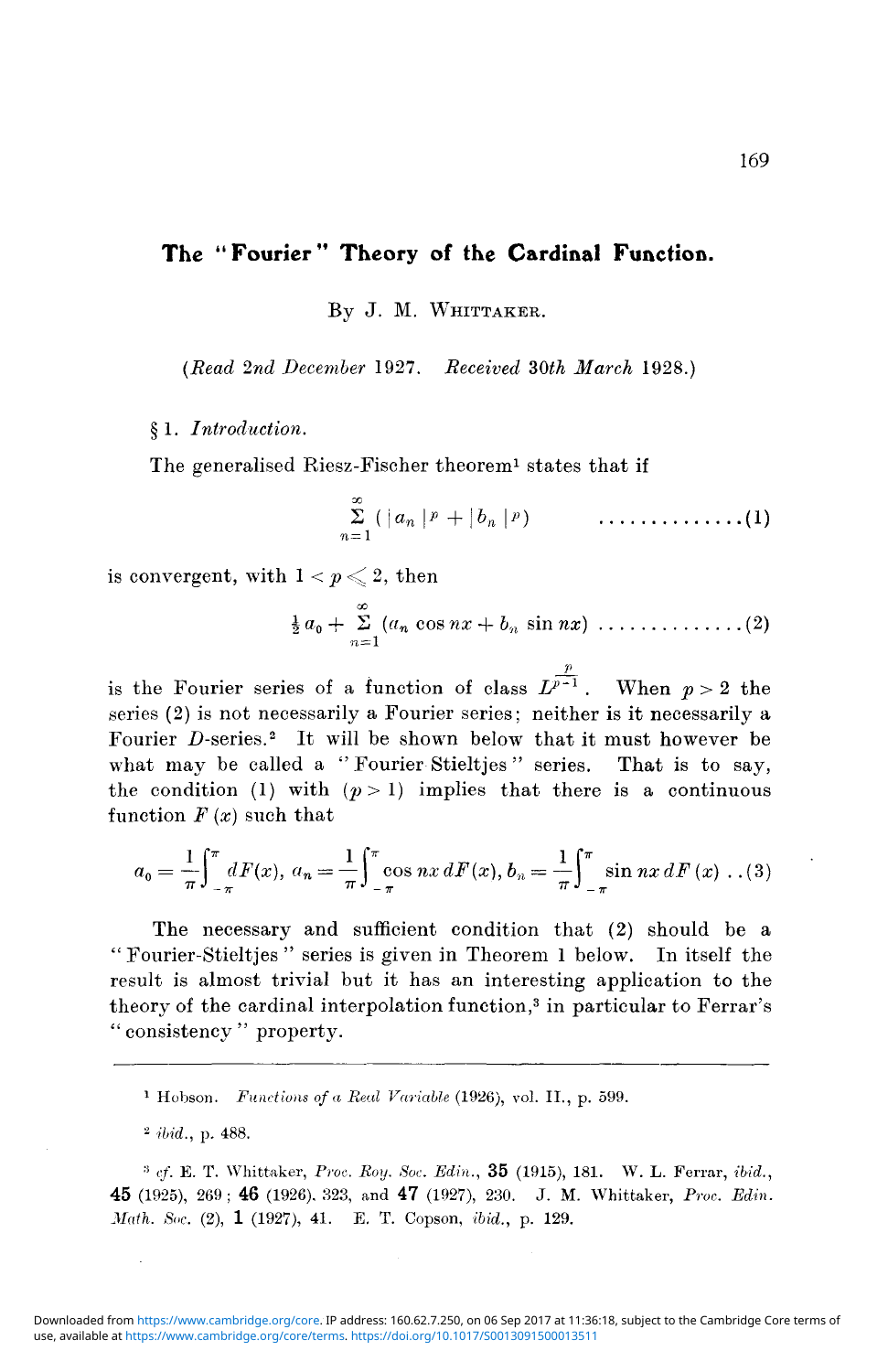In §§ 5, 6 the connection between the cardinal function and Pollard's "Fourier integrals of finite type" and de la Vallee Poussin's " formule fondamentale d'interpolation " is discussed.

Throughout the paper it is assumed that the numbers concerned are all real.

## § 2. *A theorem on "Fourier-Stieltjes" series.*

THEOREM. 1. *The necessary and sufficient condition that* (2) *should be the "Fourier-Stieltjes" series of a continuous function F (x) is that*

$$
\sum_{n=1}^{\infty} \frac{1}{n} (a_n \sin nx - b_n \cos nx) \dots \dots \dots \dots \dots (4)
$$

*should be the Fourier series of a continuous function G (x), the two functions being connected by the equation*

$$
F(x) = G(x) + \frac{1}{2}a_0 x \quad \ldots \ldots \ldots \ldots \ldots \ldots (5)
$$

To define the integrals (3) we adopt the original definition of Stielties.<sup>1</sup> To prove the necessity of the condition, integrate by parts in (3)

$$
a_n = \left[\frac{\cos nx F(x)}{\pi}\right]_{-\pi}^{\pi} + \frac{n}{\pi} \int_{-\pi}^{\pi} F(x) \sin nx \, dx
$$
  
=  $(-)^n a_0 + \frac{n}{\pi} \int_{-\pi}^{\pi} F(x) \sin nx \, dx = \frac{n}{\pi} \int_{-\pi}^{\pi} G(x) \sin nx \, dx \dots$  (6)

since

$$
a_0 = \frac{1}{\pi} \int_{-\pi}^{\pi} dF(x) = \frac{F(\pi) - F(-\pi)}{\pi}.
$$

Similarly

*71* **f71\*** *bn—* — — *G (x)* cos *nx dx* (7)

Thus  $-\frac{\sigma_n}{n}$ ,  $\frac{u_n}{n}$  are the Fourier coefficients of the continuous function *n n*  $G(x)$ . Again, the condition is sufficient. For if it is satisfied (6), (7) are true and on integrating by parts, reversing the previous procedure, we obtain (3).

<sup>1</sup> cf. Hobson. *loc. cit.*, vol. I., p. 506.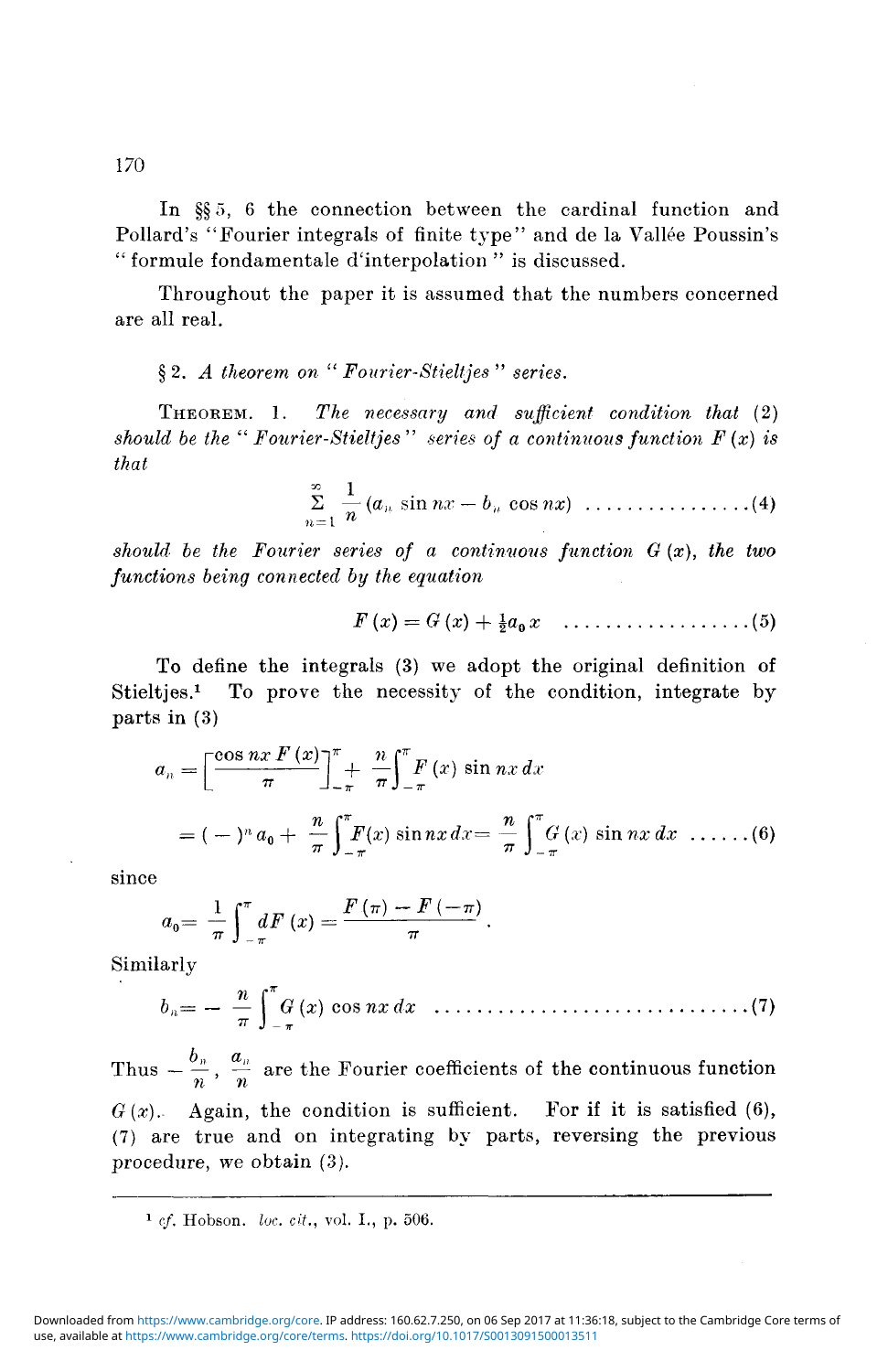§ 3. *A trigonometric integral for the cardinal function.*

(4) will certainly be the Fourier series of a continuous function if

$$
\sum_{n=1}^{\infty} \frac{|a_n|+|b_n|}{n} \qquad \qquad \ldots \ldots \ldots \ldots \ldots \ldots \ldots (8)
$$

converges, in particular, if (1) is satisfied with  $p > 1$ , since

$$
\Sigma \left|\frac{a_n}{n}\right| \leqslant \left\{ \left|\Sigma |a_n|^p \right|^{\frac{1}{p}} \left( \Sigma \frac{1}{n^q} \right)^{\frac{1}{q}}, \ q = \frac{p}{p-1} > 1.
$$

Changing to the notation of the cardinal function there results part of the following theorem.

THEOREM 2.  $If$ 

*n*

*converges, the cardinal series*

$$
C(x) = \frac{\sin \pi x}{\pi} \sum_{n=-\infty}^{\infty} \frac{(-)^n a_n}{x-n} \cdots \cdots \cdots \cdots (10)
$$

*is absolutely convergent, and its sum is of the form*

 $\int_0^{\pi} \left\{ \cos \pi x t \, d\Phi(t) + \sin \pi x t \, d\Psi(t) \right\}, \Phi, \Psi \text{ continuous functions } \dots (11)$ *Given any function f (x) of the form* (11), *the series*

$$
\frac{\sin \pi x}{\pi}\left[\frac{f(0)}{x}+\sum_{n=1}^{\infty}(-)^n\left\{\frac{f(n)}{x-n}+\frac{f(-n)}{x+n}\right\}\right]\ldots \ldots (12)
$$

is summable  $(C, 1)$  to  $f(x)$ .

In fact, in this notation Theorem 1 states that (9) implies the existence of a function  $f(x)$  of the form (11) such that

 $f(n) = a_n$ , *n* an integer or zero,

and it is clear that (9) implies the absolute convergence of the series (10). To prove the remainder of the theorem, consider the Fourier series for  $\cos \pi x t$ ,  $\sin \pi x t$ , namely

$$
\frac{\sin \pi x}{\pi} \left[ \frac{1}{x} + \sum_{n=1}^{\infty} (-)^n \cos \pi nt \left( \frac{1}{x-n} + \frac{1}{x+n} \right) \right],
$$
  
\n
$$
\frac{\sin \pi x}{\pi} \sum_{n=1}^{\infty} (-)^n \sin \pi nt \left( \frac{1}{x-n} - \frac{1}{x+n} \right) \qquad \qquad (13)
$$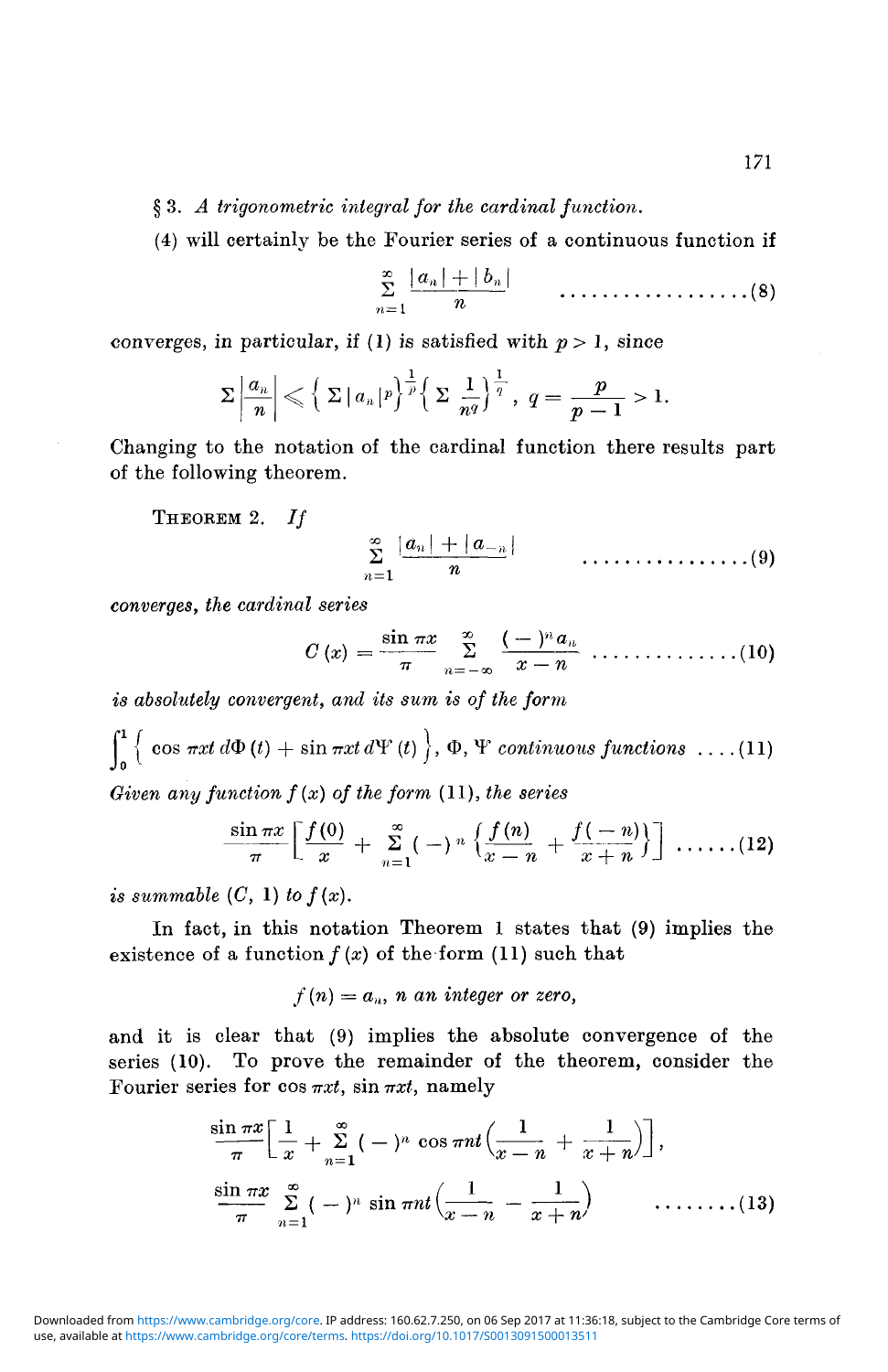It has been shown by Hahn<sup>1</sup> that if

(i) 
$$
G(t)
$$
 is continuous in  $(a, b)$ 

$$
(ii) \tV_a b f_n + |f_n (b)| < k \t(all n)
$$

(iii)  $f_n(t) \rightarrow f(t)$ , as  $n \rightarrow \infty$ 

*then*

$$
\int_a^b f_n(t) \, dG(t) \to \int_a^b f(t) \, dG(t).
$$

 $V_a{}^b f_n$  denotes the total variation of  $f_n(t)$  in  $(a, b)$ . Since the functions  $f(t) = \cos \pi xt$ ,  $\sin \pi xt$  are bounded and of bounded variation in  $a \leqslant t \leqslant b,$  the condition (ii) is satisfied<sup>2</sup> when  $f_n$  (t) is the *n*th partial Cesaro sum of either of the series (13). Again, since the functions are continuous,  $f_n(t)$  converges uniformly to  $\cos \pi x t$ ,  $\sin \pi x t$  and the condition (iii) is satisfied. The second part of Theorem 2 is now an immediate consequence of Hahn's theorem.

§ 4. *The " consistency " of the cardinal function.*

In the last of the papers cited above Perrar has given the following theorem.

00 / / 2 | *an* | *P is convergent, (p >* 1) (14) *n~* **—oo**

*and C (x) is defined by* (10), *then*

$$
C(x) = \frac{\sin \pi (x - b)}{\pi} \sum_{n = -\infty}^{\infty} \frac{(-)^n C (b + n)}{x - b - n} \quad \ldots \ldots (15)
$$

*the condition* (14) *implying the convergence of* (10), (15).

With the restriction that the series (15) must be bracketed like the series (12) this can be proved very easily by means of Theorem 2. For  $(14)$  implies  $(9)$ ,<sup>3</sup> so that the cardinal series  $(10)$  converges to an integral of the form  $(11)$ . Thus

*\irxtd<i> (t) +sin nxtdW(t))* (16) *C(x)* **=| {** cos *C (b + x)* = 1*<sup>1</sup>* 1^ cos *irxt* { cos *irbt* rfO *(t)* + sin *nbt d"¥ (t)]* + sin *nxt\ —* sin *irbt d\$> (t)* + cos *nbt dY (t)* j = I {cos *iTxt d<S>1 {t)* + sin *nxt* d ^ *(t)j*

]  *Monatshefte fur Math. u. Physik,* 32 (1922), 84.

s Hobson. *loc. cit.,* vol. II., pp. 560, 580.

3  *cf.* sec. 3.

172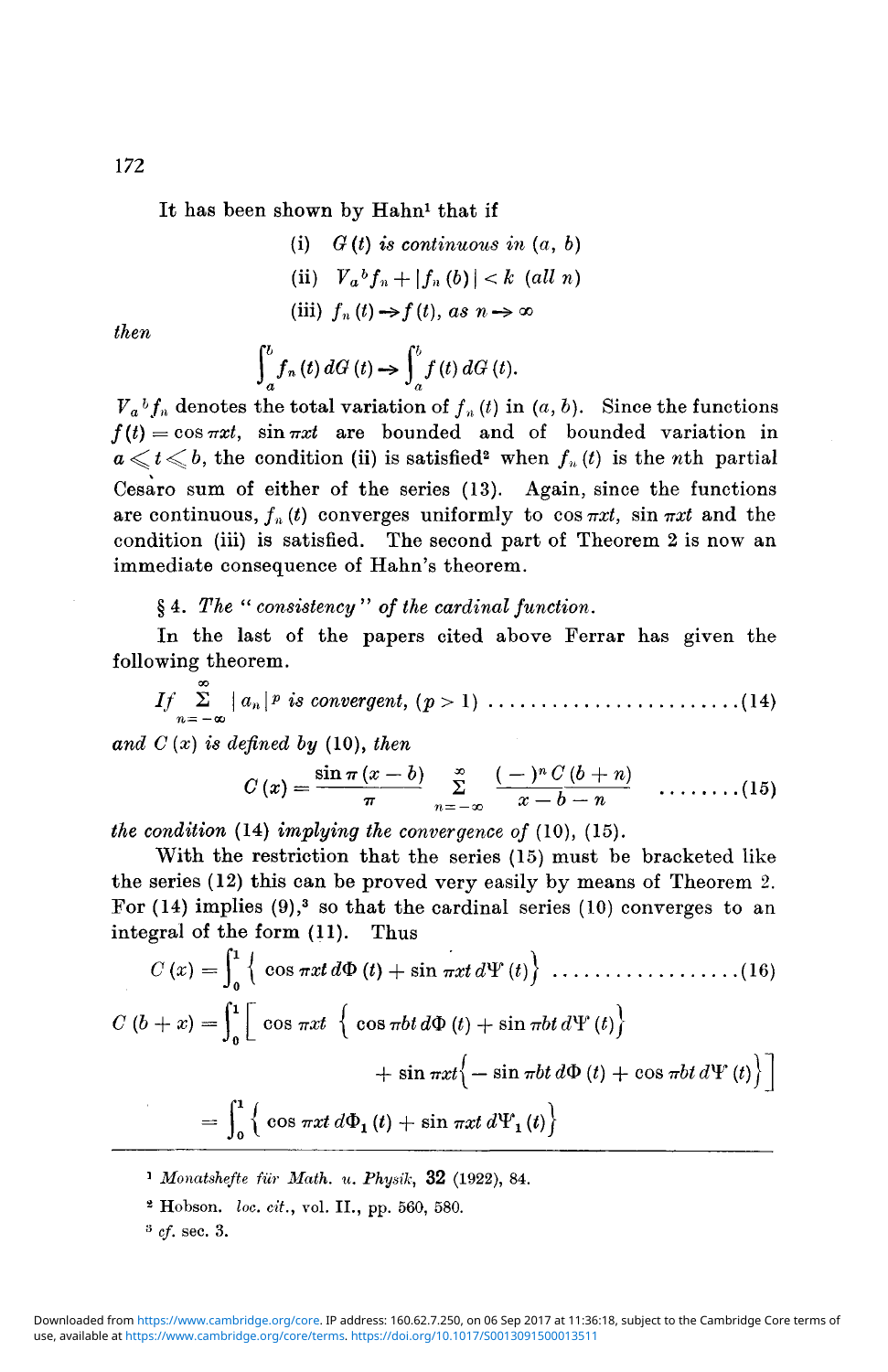where<sup>1</sup>

$$
\Phi_1(x) = \int_0^x \{ \cos \pi bt \, d\Phi(t) + \sin \pi bt \, d\Psi(t) \},
$$
  

$$
\Psi_1(x) = \int_0^x \{ -\sin \pi bt \, d\Phi(t) + \cos \pi bt \, d\Psi(t) \}.
$$

 $C (b + x)$  is therefore a function of the form (11). Thus the series

$$
\frac{\sin \pi x}{\pi} \left[ \frac{C(b)}{x} + \sum_{n=1}^{\infty} (-)^n \left\{ \frac{C(b+n)}{x-n} + \frac{C(b-n)}{x+n} \right\} \right]
$$

is summable  $(C, 1)$  to sum  $C(b+x)$ ; or, changing x to  $x-b$ the series

$$
\frac{\sin \pi (x-b)}{\pi} \left[ \frac{C(b)}{x-b} + \sum_{n=1}^{\infty} (-)^n \left\{ \frac{C(b+n)}{x-b-n} + \frac{C(b-n)}{x-b-n} \right\} \right] \ldots (17)
$$

is summable  $(C, 1)$  to sum  $C(x)$ . To prove that it is convergent it is enough to show that  $C(b + n)$  is bounded for all integral values of *n*. For the *n*th term of (17) will then be  $O\left(\frac{1}{n}\right)$  and Hardy's convergence theorem can be applied. This is so, for

$$
|C(b+n)| \leqslant \left|\frac{\sin \pi b}{\pi}\right| \sum_{r=-\infty}^{\infty} \left|\frac{a_r}{b+n-r}\right|
$$
  
 
$$
\leqslant \left\{\sum_{r=-\infty}^{\infty} |a_r|^p \right\}^{\frac{1}{p}} \left\{\sum_{r=-\infty}^{\infty} \left|\frac{1}{b+n-r}\right|^q \right\}^{\frac{1}{q}}, q=\frac{p}{p-1} > 1
$$

by Holder's inequality. The first factor is finite by (14); and the second is less than a constant independent of *n,* since

$$
\sum_{r=-\infty}^{\infty}\bigg|\frac{1}{b+n-r}\bigg|^q\leqslant 2\sum_{r=0}^{\infty}\bigg|\frac{1}{b+r}\bigg|^q.
$$

## § 5. T/ie *cardinal function and Fourier integrals of finite type.*

Let  $a_0$ ,  $a_1$ ,  $a_2$ , ... and  $b_1$ ,  $b_2$ , ... be two sequences of real numbers. Define  $a_{-n} = a_n$ ,  $b_{-n} = -b_n$  and then interpolate by means of the cardinal function. Thus

$$
a(x) = \frac{\sin \pi x}{\pi} \left[ \frac{a_0}{x} + \sum_{n=1}^{\infty} (-)^n a_n \left( \frac{1}{x-n} + \frac{1}{x+n} \right) \right] \quad \ldots (18)
$$

$$
b(x)=\frac{\sin \pi x}{\pi}\sum_{n=1}^{\infty}(-1)^n b_n\left(\frac{1}{x-n}-\frac{1}{x+n}\right)\ \ldots \ldots \ldots \ldots (19)
$$

VBy a theorem due to Hyslop, *Proc. Edin. Math. Soc,* 44 (1926), 79.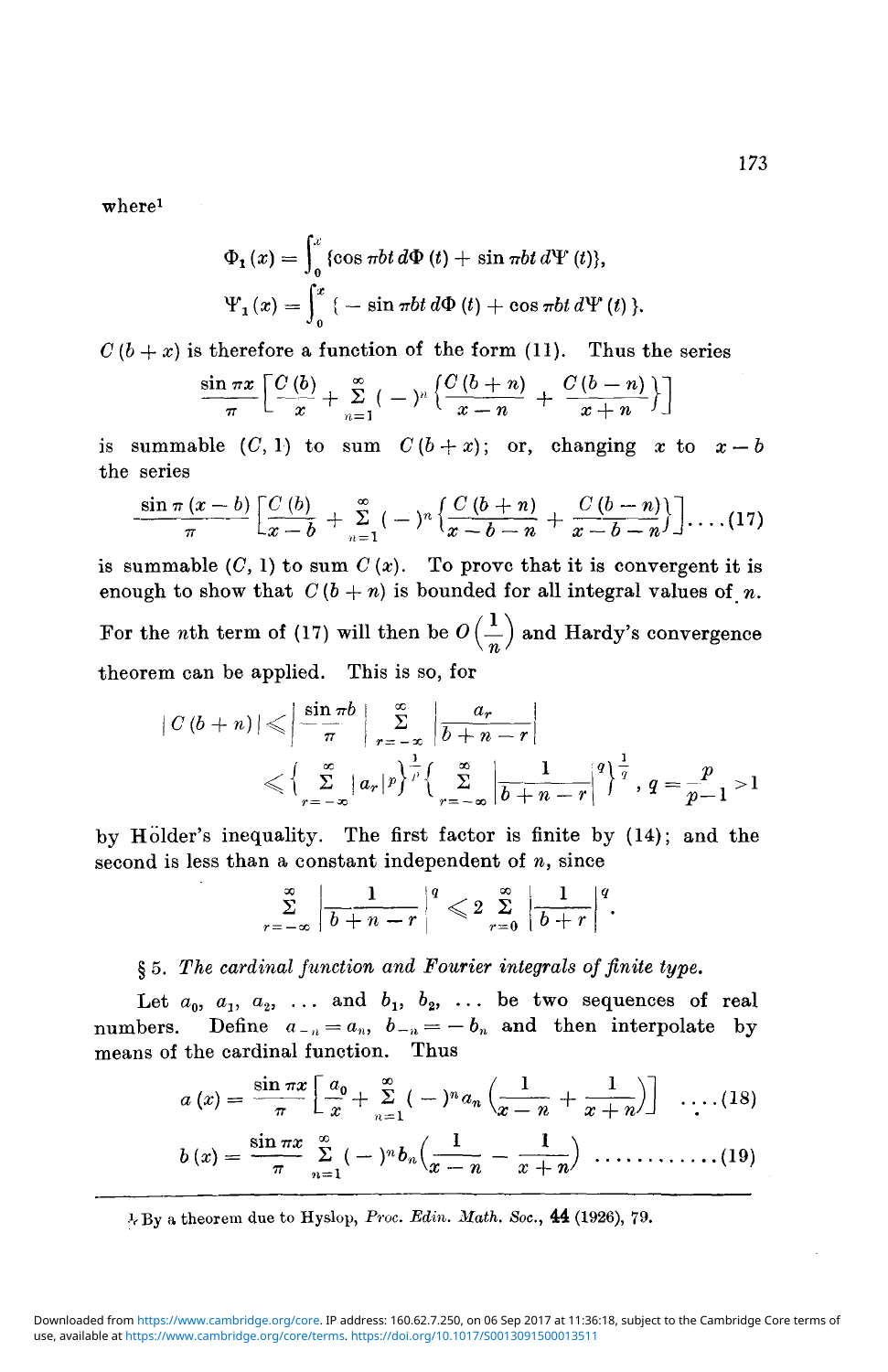If the *a*'s and *b*'s are the Fourier coefficients of a function  $f(x)$ these series can be expressed as trigonometric integrals. For on multiplying the Fourier series for  $\cos xt$ ,  $\sin xt$  by  $f(t)$  and integrating term by term with respect to *t,1* it is found that

$$
a(x) = \frac{1}{\pi} \int_{-\pi}^{\pi} f(t) \cos xt \, dt, \, b(x) = \frac{1}{\pi} \int_{-\pi}^{\pi} f(t) \sin xt \, dt \, \ldots \ldots (20)
$$

These are the "Fourier integrals of finite type" discussed by Pollard.<sup>2</sup> The latter has shown that the integral

$$
\int_0^\infty \{a(t) \cos xt + b(t) \sin xt\} dt
$$

**Jo** behaves in very much the same way as the series (2). The cardinal series expansions of  $a(x)$ ,  $b(x)$ , if convergent or summable in some sense, afford a means of defining the trigonometric integral associated with any trigonometric series, whether the latter is a Fourier series or not. They will certainly be convergent if the series is a Fourier series and will be summable  $(C, 1)$  if it is a "Fourier-Stieltjes" series.

§ 6. *The interpolation formula of de la Vallee Poussin.*

The interpolation function

$$
F(x) = \frac{\sin mx}{m} \sum_{a}^{b} (-1)^{k} \frac{f(a_{k})}{x-a_{k}}, \ \ a_{k} = \frac{k\pi}{m} \quad \ldots \ldots \ldots \ldots (21)
$$

has been studied by de la Vallée Poussin<sup>3</sup> as a means of approximating to a given function  $f(x)$ . *m* is an integer and the interval  $(a, b)$  in which  $f(x)$  is defined is assumed to be finite.

 $F(x)$  is evidently a particular case of the cardinal function, and de la Vallee Poussin's principal result is included in the following theorem.

**THEOREM** 3. Let  $f(x)$  be a real function defined in the interval  $(-\infty, \infty)$  and let  $C_m(x)$  be the cardinal function formed by interpolating *from the values of*  $f(x)$  *at the points*  $a_k$ . *Thus* 

$$
C_m(x) = \frac{\sin mx}{m} \sum_{k=-\infty}^{\infty} (-)^k \frac{f(a_k)}{x-a_k} \cdots \cdots \cdots (22)
$$

1 This process is legitimate, *cf.* Hobson, *loc. cit.,* p. 582.

3  *Bull, de VAcad. Roy. de Belg. (Clause de Sciences)* (1908), pp. 319-410 esp. p. 341.

174

<sup>2</sup>  *Proc. Land. Math. Soc.,* 2, 26 (1926), 12. *Pruc. Camb. Phil. Soc.,* 23 (1926), 373 . See also Miss M. E. Grimshaw, "A case of distinction between Fourier integrals and Fourier series," *loc. cit.,* p. 755.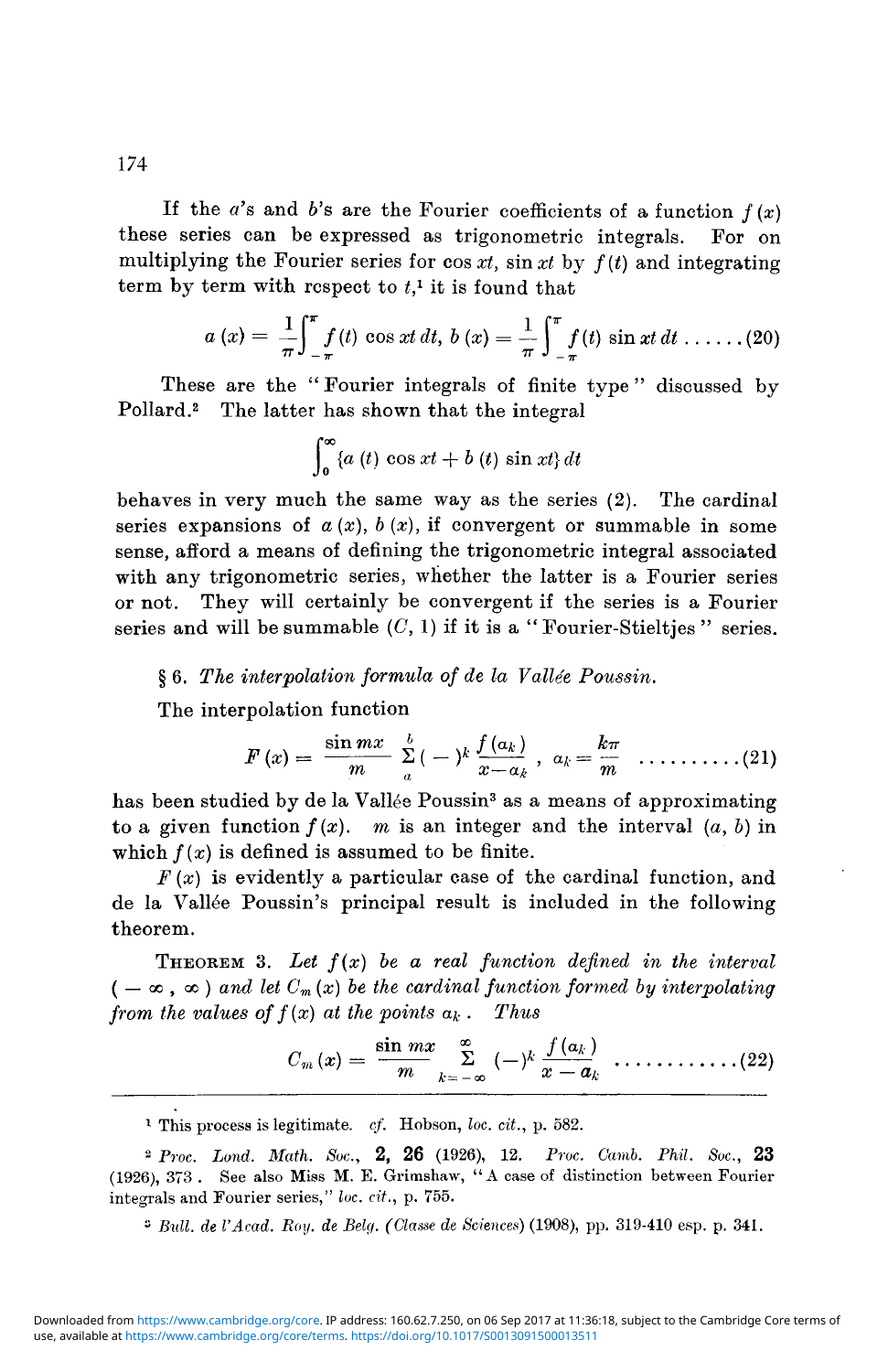*Then if*

- (i) *f(x) is bounded and integrable (R) in any finite interval*
- (ii)  $\frac{f(x)}{g}$  is of bounded variation in  $(N, \infty)$ ,  $(-\infty, -N)$  for some N.
- (iii)  $f(x)$  is continuous at  $\xi$  and of bounded variation in a *neighbourhood of £.*

$$
C_m(\xi) \rightarrow f(\xi), \ \text{as} \ \ m \rightarrow \infty \ .
$$

The conditions (i), (iii) are required to prove de la Vallée Poussin's theorem.

The convergence of the cardinal series follows from (ii). For, find *M* so that

$$
V_M^{\infty}\left\{\frac{f(x)}{x}\right\} < \epsilon.
$$

Then if  $P$ ,  $Q > M > 0$  and x is (say) positive

$$
\left|\frac{\sin mx}{m}\sum_{P}^{Q}(-)^{k}\frac{f(a_{k})}{x-a_{k}}\right|\leqslant\frac{1}{m}\left|\sum_{P}^{Q}(-)^{k}\frac{f(a_{k})}{a_{k}}\cdot\frac{a_{k}}{a_{k}-x}\right|
$$

$$
\leqslant\frac{1}{m}\text{Max.}\left[\left|\sum_{k_{1}}^{k_{2}}(-)^{k}\frac{f(a_{k})}{a_{k}}\right|\right]
$$

since  $\left\{\frac{a_k}{a_k-x}\right\}$  is an increasing sequence.  $k_1$ ,  $k_2$  are any two integers such that  $a_{k_1}, a_{k_2}$  lie in the interval  $(P, Q)$ .

$$
\therefore \left| \frac{\sin mx}{m} \sum_{P}^{Q} (-\frac{1}{n} \frac{f(a_k)}{x - a_k} \right|
$$
\n
$$
\leqslant \frac{1}{m} \operatorname{Max.} \left[ \left| \frac{f(a_{k_1})}{a_{k_1}} - \frac{f(a_{k_1+1})}{a_{k_1+1}} \right| + \left| \frac{f(a_{k_1+1})}{a_{k_1+1}} - \frac{f(a_{k_1+2})}{a_{k_1+2}} \right| + \dots + \left| \frac{f(a_{k_2-1})}{a_{k_2-1}} - \frac{f(a_{k_2})}{a_{k_2}} \right| \right]
$$
\n
$$
\leqslant \frac{1}{m} V_P^Q \left\{ \frac{f(x)}{x} \right\} \leqslant \frac{1}{m} \epsilon < \epsilon.
$$

Thus (22) converges. Now, let  $(-L, L)$ ,  $(L > N)$ , be an interval containing  $\xi$ . Then by de la Vallée Poussin's Theorem III,

$$
\frac{\sin mx}{m} \sum_{-L}^{L} (-1)^k \frac{f(a_k)}{x-a_k} \rightarrow f(\xi), \text{ as } m \rightarrow \infty.
$$